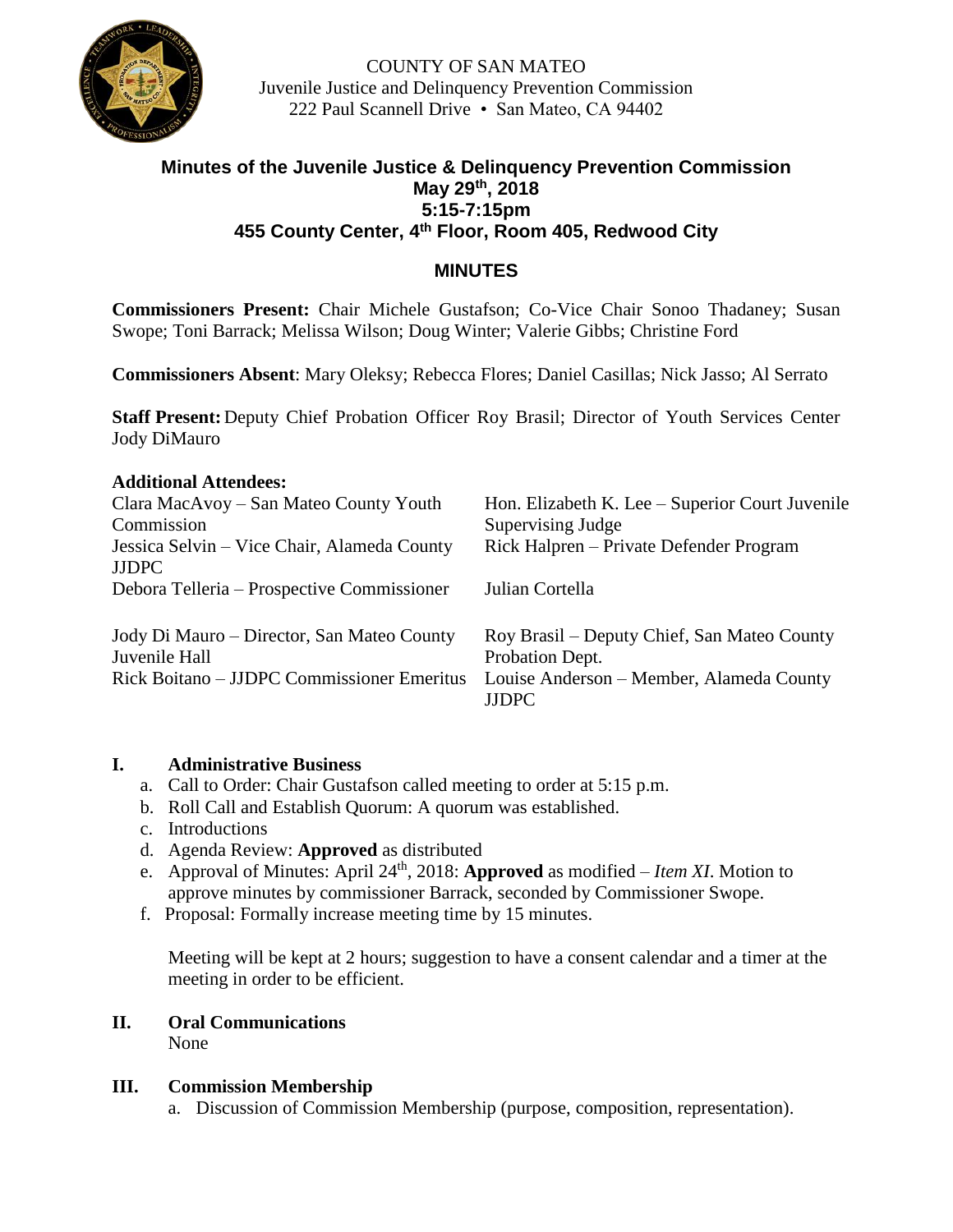Chair Gustafson discussed dedication to goals; working with the juvenile justice system, working with judges, understanding resources available in the community, and issues facing youth. Commissioner Swope discussed the commission's lack of representation from males, ethnic diversity, North County, and the Coast.

Co-Vice Chair Thadaney suggested documentation be kept of all excused and unexcused absences of commission members for the roster.

b. Consideration of Prospective Commissioners Debora Telleria and Clara MacAvoy

Recommended approval of Debora Telleria to join the Juvenile Justice & Delinquency Prevention Commission moved by Commissioner Swope, seconded by Co-Vice Chair Thadaney. **Approved unanimously.**

Clara MacAvoy's application to join the Juvenile Justice & Delinquency Prevention Commission, moved by Chair Gustafson, seconded by commissioner Swope. **Approved unanimously.**

c. Consideration of Request of Leave of Absence for Commissioner Nick Jasso

Commissioner Nick Jasso contacted Chair Gustafson for a leave of absence. His previous leaves of absence/reasons were discussed as well as his manner of requesting his leaves. Rejection of Commissioner Jasso's leave was moved by Commissioner Swope and seconded by co-chair Thadaney. There were two abstentions by Commissioner Wilson and Commissioner Winter. Commissioner Jasso will be removed from the commission if he accrues 3 unexcused absences or if he resigns voluntarily.

d. Vote on Commission Membership items (see b and c above)

### **IV. Inspection Updates**

Commissioner Barrack informed group that all camps, receiving homes, Canyon Oaks, schools, and one of two police departments have been inspected. The YSC inspection will be complete in June; Burlingame Police Department and Your House South inspections will take place in July. All team leaders will review their notes and complete a report to be reviewed by facility inspected. Once reviewed, reports will be sent to Commissioner Barrack and Commissioner Olesky for full commission discussion. Forms for inspection may need to be updated for next year's inspections.

# **V. Project Updates**

a. Phone Calls

Commissioner Wilson and Chair Gustafson have met with Rich Hori and Roy Brasil to discuss expanding youth phone privileges and a decision will be coming.

b. Juvenile Administrative Fees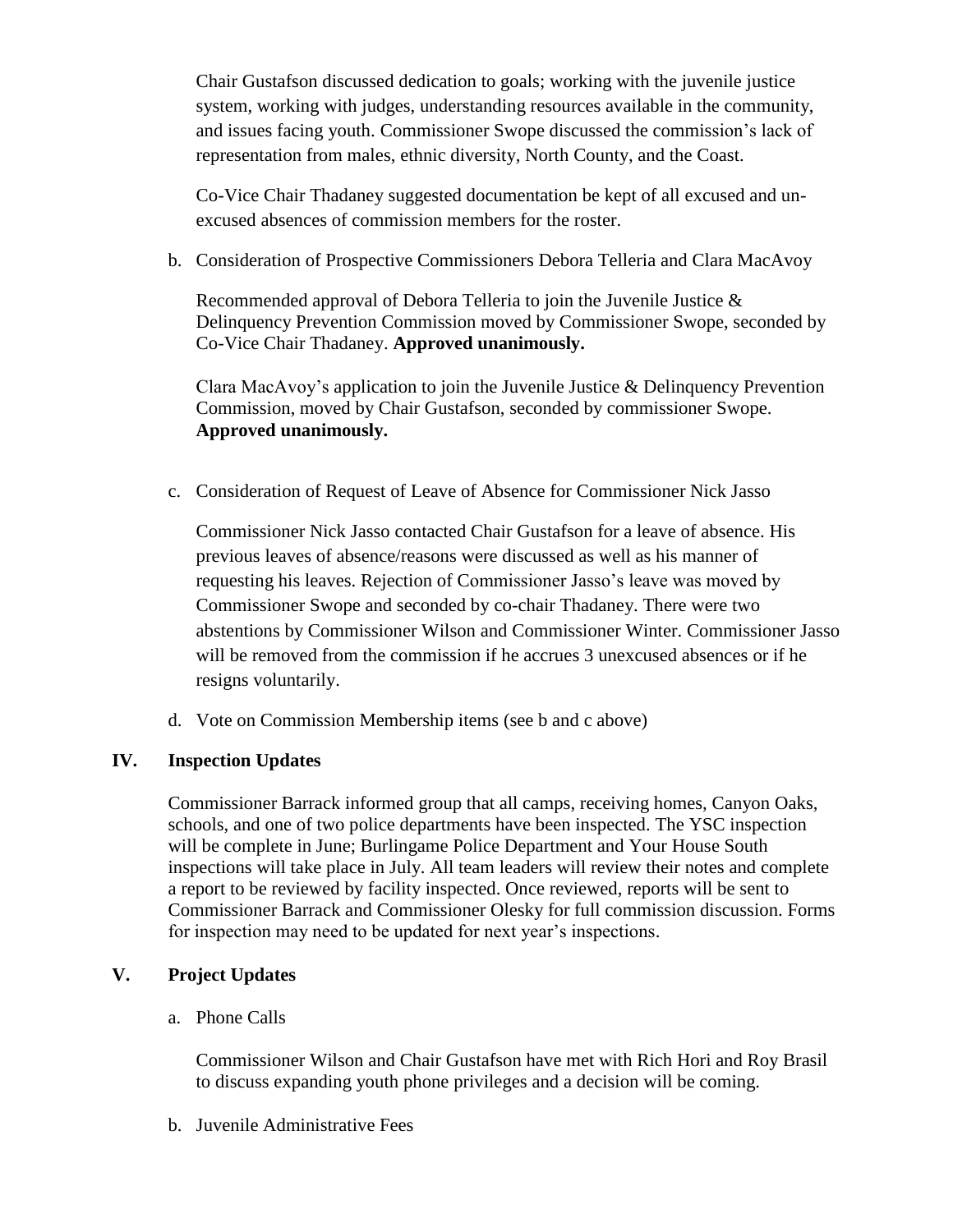Commissioner Swope informed there will be a couple changes to the SB190 resolution to be considered by the Board of Supervisors. The proposed resolution will call for all outstanding administrative fees charged to juveniles prior to Jan. 1, 2018, to be forgiven. The finance department will reach out to juveniles and their families to inform them of the forgiven fees.

#### **VI. Private Defender Program Update**

a. Survey availability update

Rick Halpern, Managing Attorney of the Juvenile Division of the Private Defender Program, reported that client surveys are now available in Spanish. Halpern also expressed his gratitude for the hard work behind the Juvenile Administrative Fees project; parents have been very grateful for the forgiven fees.

b. PDP concerns/ Commissioner questions

Co-Vice Chair Thadaney asked Halpern whether the Private Defender Program produces an executive summary. Halpern informed that the Private Defender Program submits an annual Juvenile and Adult summary report to the County.

Chair Gustafson asked whether statistics exist regarding the types of crimes/cases represented by the Private Defender Program. Halpern informed that individual crime statistics are not kept but common cases are knives being brought to school, assaults, and robberies. Chair Gustafson asked what qualified as an assault. Halpern informed that an assault with a deadly weapon and/or assault with force to produce great bodily injury are determined by manner of assault and extent of injuries. Halpern also discussed that a common crime now is child pornography. There was a discussion how schools are teaching youth about the permanence of everything posted on the internet and whether more or different ways of emphasizing this issue are needed.

### **VII. Presentation by Makers Lab (Julian Cortella) and Discussion of Program**

Julian Cortella is a teacher/engineer from Castilleja School in Palo Alto. He gave a presentation on a pilot program, Makers Lab, that may be started at Camp Kemp to teach youth 21<sup>st</sup> century tech skills that can be applied in different professions. The main purpose of the program will be to teach "The 4 C's" – critical thinking, communication, collaboration, and creativity. The youth will be able to learn Intro to Coding and create a Personalized Design Challenger. The youth may be using a small circuit board and a microbit to create their own small robots to learn how to code. Julian may be teaching a couple times a week during the summer; he expressed that it is difficult to teach so much in such little time as this project can be a lifetime of learning.

Chair Gustafson suggested that the information about the pilot program be brought up to Nancy Magee, Associate Superintendent for the San Mateo County Office of Education, as this will require collaboration from the Court and Community Schools. Deputy Chief Roy Brasil added that this sounds like a great program and probation would be on board to get this started. Cortella would be volunteering his time for this project and will be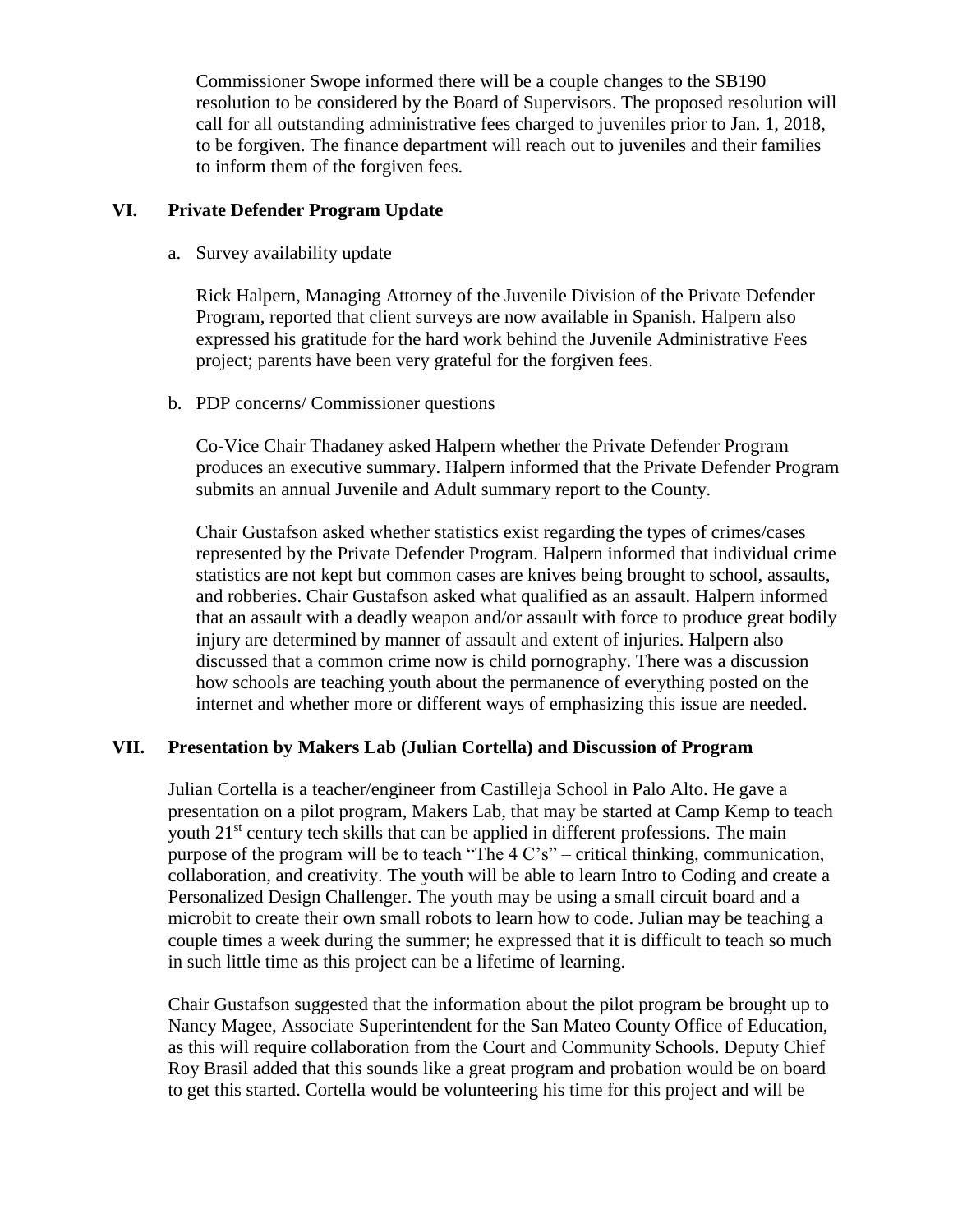able to borrow all the materials he needs for the summer. Co-Vice Chair Thadaney will reach out to Superintendent Magee and they will meet with Deputy Chief Brasil to plan.

#### **VIII. Swear in New Commissioner Christine Ford**

Judge Lee swore in new Commissioner Christine Ford

#### **IX. Probation**

a. Update on BSCC and JJDPC Inspections

Deputy Chief Brasil stated that the BSCC inspection went well and there were no compliance issues. BSCC pointed out that they would like probation to improve the grievance process to make sure that grievances are responded to in a timely manner.

b. Current population of facilities: Juvenile Hall population currently is 50 minors in custody– 44 boys and 6 girls. Camp Glenwood currently has 17 boys. Camp Kemp has 4 girls in camp and 9 girls in the GEP program.

### **X. Projects for 2018: Update and Vote**

- a. Youth Court (Thadaney, Oleksy, Winter)
	- Commissioner Winter informed that they met with Marin County Youth Court to see what is needed to start a program in San Mateo. Commissioner Winter attended Marin County's youth court to observe and he will be attending the California Association of Youth Court Summit. San Mateo YMCA will be putting a presentation together in July to present a program for Youth Court.
- b. Group Homes (Swope, Gustafson, Ford)

Chair Gustafson and Commissioner Swope met with Gary Beasley and Ayse Dogan and they informed that there are about 265 foster children currently in the county and about 45% of them are with their family members. Commissioner Swope and Chair Gustafson presented their concerns regarding the lessening of the requirements for resource family approval, Beasley and Dogan informed that they have more requirements and are taking it on a case by case basis. Ninety-five (95) foster homes have been licensed and there are 15 more to license. Chair Gustafson passed around flyers from CFS regarding information to become resource families.

- c. Prop 64 (Gustafson, Jasso, Casillas) Chair Gustafson heard that San Francisco is automating Prop 64 record clearance through Code for America. There will be an online form that those with eligible charges that can be reduced through Prop 64 will be able to submit to begin the automated the process. Chair Gustafson will be meeting with Code for America to discuss possibly having this for San Mateo County.
- d. Vocational Training (Thadaney, Barrack) See Makers Lab presentation above. No additional report.
- e. Parent Guidebook (Wilson, Swope, Gustafson)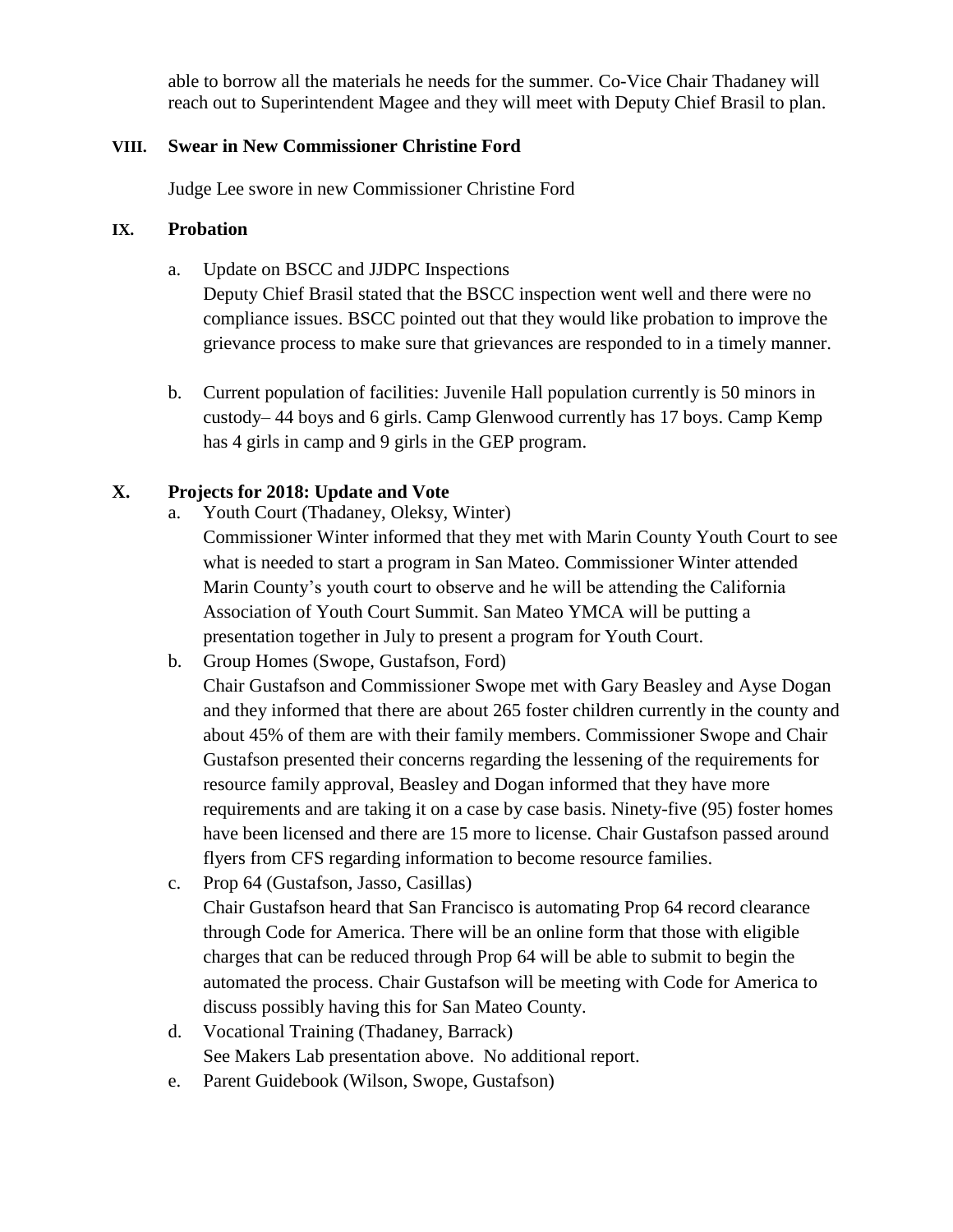Commissioner Swope received a Parent Handbook given to youth and parents at Camp Glenwood and expressed that it needs work. Commissioner Swope plans to reach out to other counties to find other examples/ideas on Parent Handbooks.

- f. User Test of Juvenile Justice System (Olesky, Wilson, Gustafson) Commissioner Wilson asked to be removed from this project as it may be more effective for new commissioners. There was no update on this project.
- g. Community Resources Project (Flores, Thadaney, Casillas) There was no update on this.

#### **XI. Liaison/Study Group Reports**

- a. Youth Commission Update (MacAvoy)
	- Youth Commissioner MacAvoy informed that the Youth Commission had their end of the year celebration. They have about 14 commissioners leaving out of 25 as many are graduating seniors. They also held their Hike in the Park event and had about 17 people attend. There is a new Youth Commission chair and vice chair.

Chair Gustafson expressed that she would like all JJDPC commissioners to attend the annual end of year Youth Commission Showcase to get a sense of the number and type of projects the Youth Commission undertakes. Their projects and progress toward goals are impressive. Youth Commissioner MacAvoy advised that Youth Commissioners have a Work Group Meeting on the Third Thursday of the month from 6:15 to 8:15 p.m. in San Mateo, a meeting on the fourth Thursday of the month from 6:15 to 8:15 p.m. in Redwood City, and the first Thursday of the month is the executive board meeting.

b. Court and Probation Liaison (Wilson, Gustafson)

Commissioner Wilson announced that graduation was taking place at the YSC at 11 a.m. on May 30. Chair Gustafson and Commissioner Wilson met with Deputy Chief Brasil, they received an update on the probation and school department collaboration. Commissioner Wilson spoke to deputy chiefs Brasil and Hori about having new commissioners or commissioners who have not been to Youth Services Center take tours of Juvenile Hall. They plan to set time slots to see what works best for commissioners. Commissioner Wilson expressed her concern for youth who have completed the HiSet or are over 18 as they are not required to attend school. Commissioner Wilson is researching who is providing the programing and is looking into education possibilities. Project Change was also discussed but this program is only offered during the fall for one semester. Co-vice Chair Thadaney also recommended the Maker Lab program and other resources for programs that may become a class through the academic year; she also plans to speak with Superintendent Nancy Magee once the pilot programs are complete to discuss having the youth earn credits for these programs.